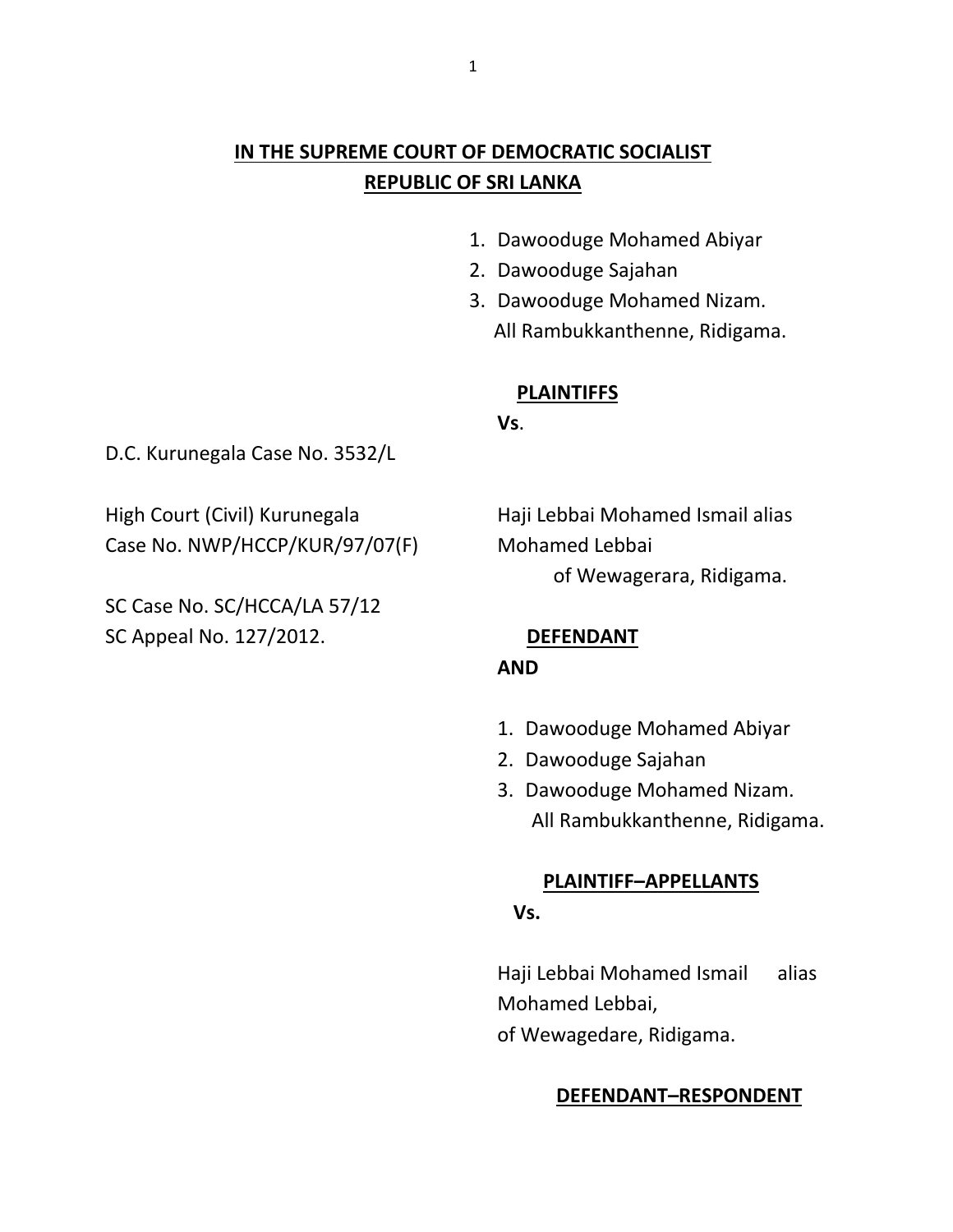#### **AND NOW**.

In the matter of an Application for Leave to Appeal in terms of section 5 (C) (1) of the High Court of the Provinces (Special Provisions) (Amendment) Act No. 54 of 2006 read together with Article 128 of the Constitution.

Haji Lebbai Mohamed Ismail alias Mohamed Lebbai, of Wewagedara, Ridigama.

## **DEFENDANT–RESPONDENT-PETITIONER**.

#### **Vs.**

- 1. Dawooduge Mohamed Abiyar
- 2. Dawooduge Sajahan
- 3. Dawooduge Mohamed Nizam. All Rambukkanthenne, Ridigama.

## **PLAINTIFF-APPELLANT– RESPONDENTS.**

Before : Priyantha Jayawardena, PC.J. P. Padman Surasena, J & E.A.G.R. Amarasekara, J.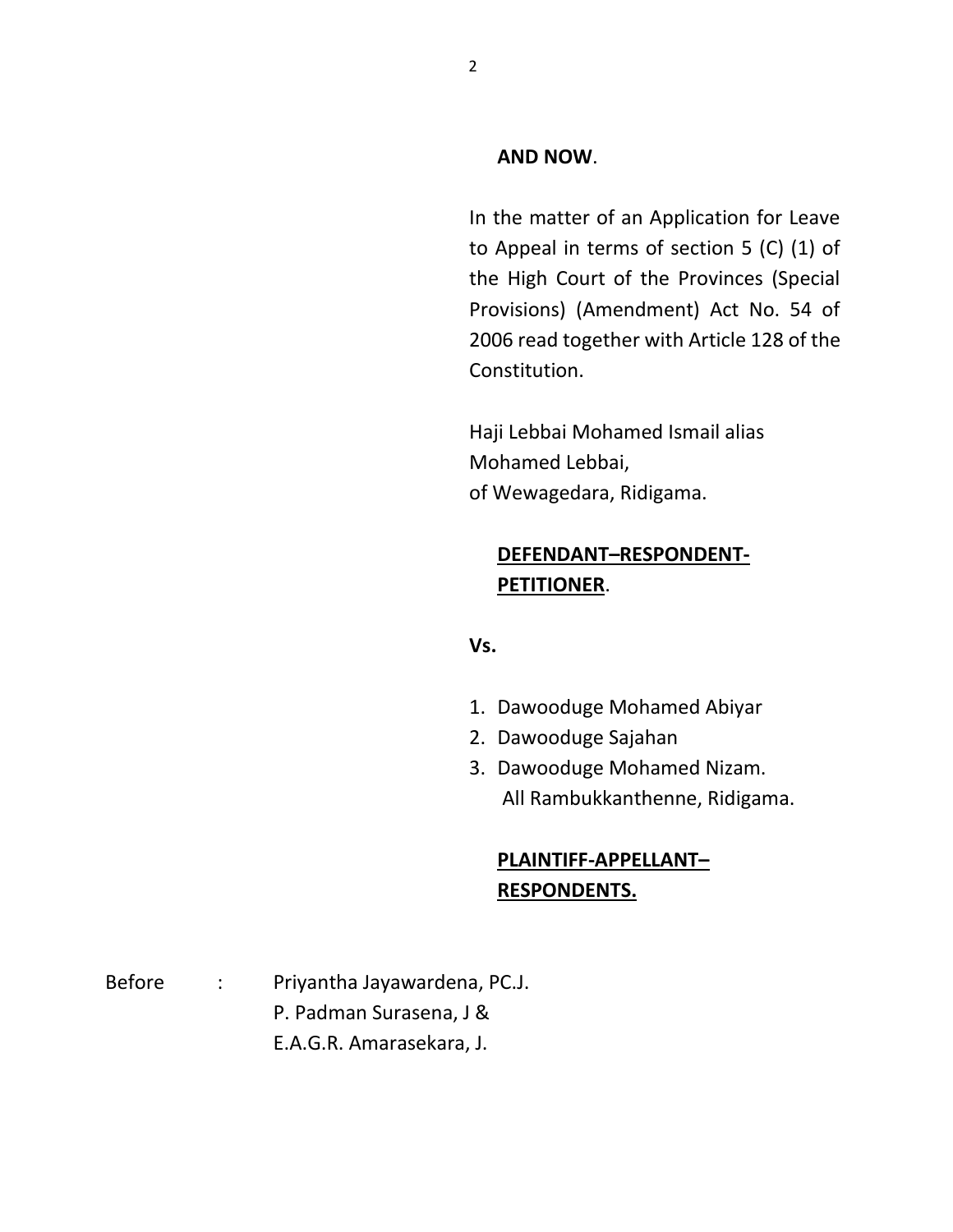Counsel : Rohan Sahabandu, PC with V. Puvitharan, PC and Ms. Hasitha Chaturika Elvitigala for the Defendant – Respondent-Appellant. M.U.M. Ali Sabry, PC with Naamiq Nafath and Hassan Hammeed for the Plaintiff – Appellant- Respondents.

Argued On : 15/05/2020

Decided On : 01/04/2021

# **E. A. G. R. Amarasekara, J.**

The Plaintiff – Appellant – Respondents (hereinafter referred to as the Plaintiffs) instituted proceedings against the Defendant –Respondent – Petitioner (hereinafter referred to as the Defendant) in the District Court of Kurunegala *inter alia* seeking for a declaration of title to the land more fully described in the 2nd schedule to the plaint which is a part of the land described in the  $1<sup>st</sup>$  schedule and to have the Defendant evicted from the said land and for damages.

Plaintiffs in their Plaint stated *inter alia* that:

- a) The original owner of the land in dispute was one Marimuttu and she gifted the land in the 1st Schedule to the Plaint to Rajendran, her son, by Deed No. 16102 dated 3<sup>rd</sup> July 1971, marked as P1 at the trial, and said Rajendran by Deed No.16699 dated 11.10.1982, marked as P2 at the trial, transferred the same to the Plaintiffs.
- b) The said Marimuttu revoked P1 by Deed No. 1272 dated 11<sup>th</sup> October 1982, marked as P4 at the trial, and the said revocation was not lawful and further, aforesaid Marimuttu, Rajendran and the Defendant had collectively perpetrated a fraud on the Plaintiffs.
- c) After the death of Marimuttu, four out of her five children, including aforesaid Rajendran, as the heirs of said Marimuttu, executed a Deed No.5222 dated 3<sup>rd</sup> October 1985, marked as P5 at the trial, conveying their rights to Rajapoobathy Samuel, the other sibling, while declaring that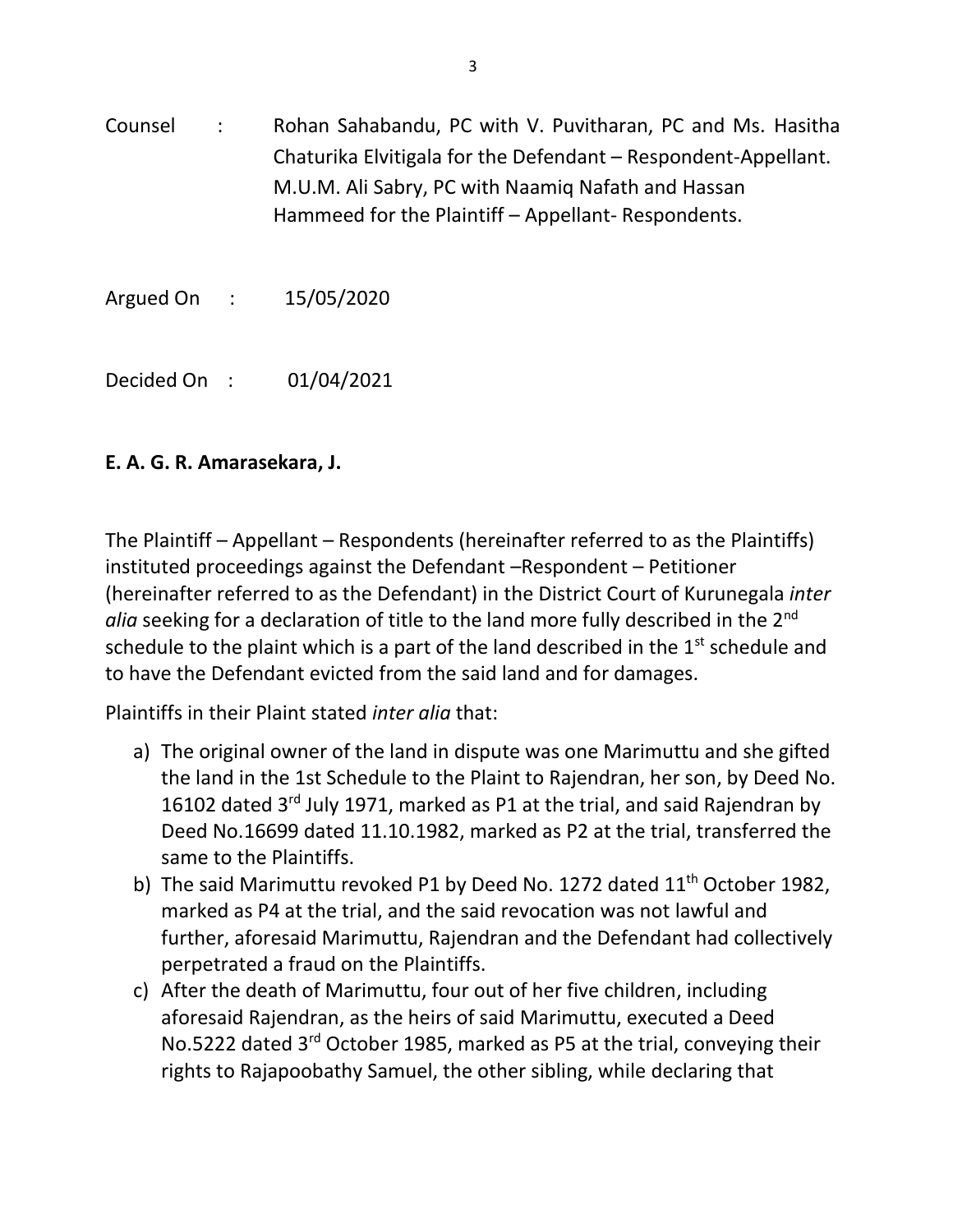Marimuttu did not deliver the aforesaid deed of gift(P1) and held the possession of the property in dispute.

- d) No title passed from Marimuttu to her children including said Rajapoobathy Samuel.
- e) Aforesaid Rajapoobathy Samuel subdivided the land in the First Schedule to the Plaint in the manner depicted in Plan No.1849 dated 16<sup>th</sup> February 1986, marked as P6 at the trial, and transferred Lot 7 of the same, which is more fully described in the second schedule to the plaint, to the Defendant by Deed No.2888 dated 20<sup>th</sup> February 1989, marked as P7 at the trial, by which the Defendant does not get any title.
- f) The Defendant has been in unlawful occupation of the premises in suit since 2<sup>nd</sup> February 1989.

The Defendant in his amended answer admitted the paragraph 3 of the plaint which states that Marimuutu had conveyed (පවරා දී ඇත) the land in the 1<sup>st</sup> schedule to the plaint to said Rajendran by executing P1. However, the Defendant takes up the position that said Rajendran did not have lawful title to transfer the said land by P2, to the Plaintiffs. He further had stated that said Marimuttu lawfully and voluntarily cancelled the gift made by P1 and possessed the land till she died and four of her children transferred the land in the  $1<sup>st</sup>$  schedule to the plaint to their sister, Rajapoobathy Samuel who subdivided the land into several lots as per plan P6 and transferred the said lots to tenants of the boutiques in those lots including the Defendant. Thus, the Defendant in his amended answer had claimed title to land in schedule 2 to the plaint on the strength of P7, a deed of transfer executed by said Rajapoobathy Samuel. Furthermore, the Defendant had claimed prescriptive title to the land in suit on the basis of long and continuous possession of the Defendant and his predecessors in title.

Even though the Defendant in paragraph 11 of his amended answer averred that the gift given by executing P1 by said Marimuttu had not been accepted by the Donee, Rajendran, and Marimuttu did not hand over the possession or the original deed to Rajendran, as such, said gift was not valid in law, no issue had been raised by the Defendant on such averments at the beginning or during the trial. Thus, it is apparent that the Defendant appeared to have waived contesting P1 on those grounds when raising issues. This waiver has to be considered in the light of the aforesaid admission of paragraph 3 of the plaint at the commencement of the trial. As indicated above, admission of paragraph 3 of the plaint is not limited to the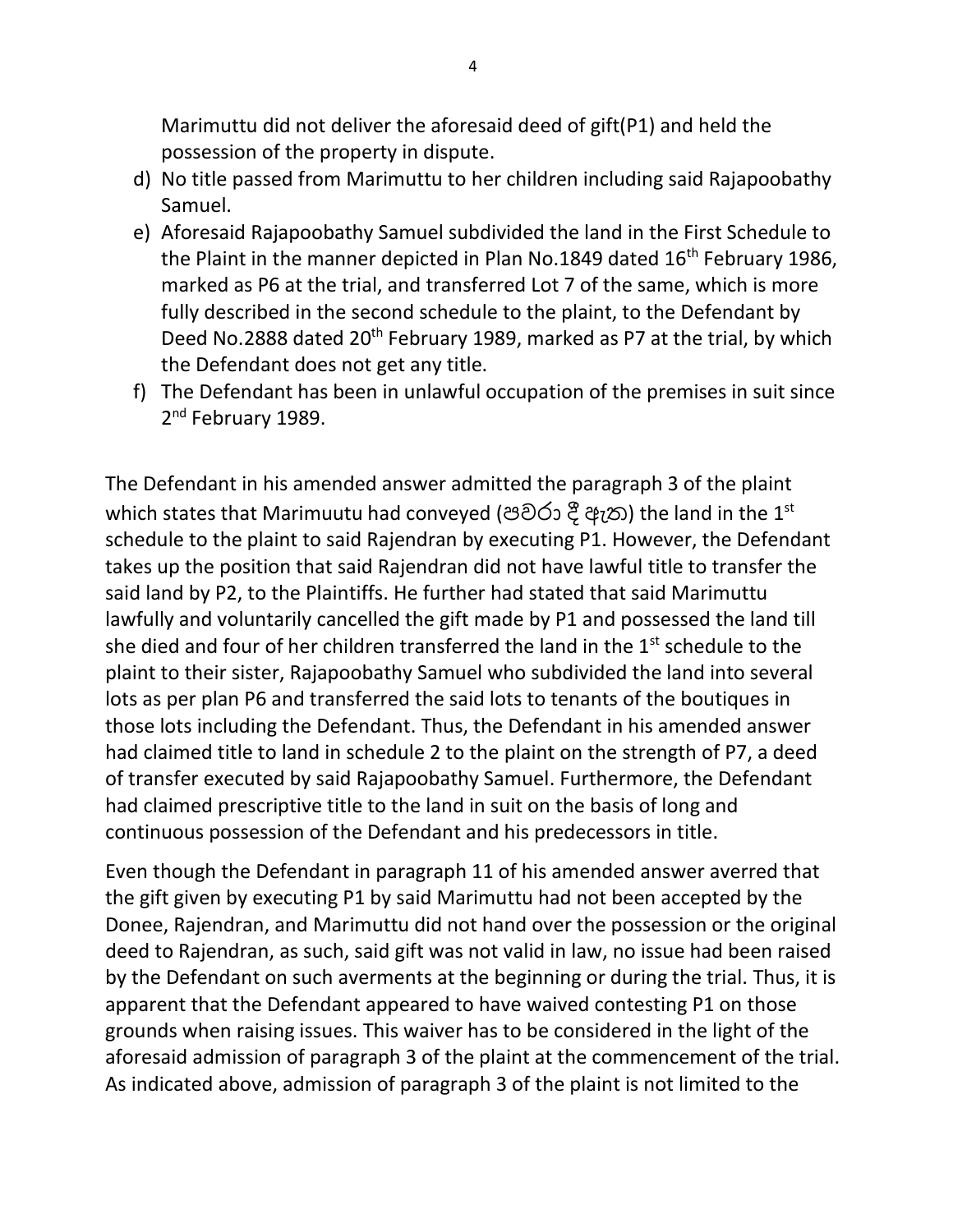admission of the execution of the deed of gift marked P1 or the mere gifting of the relevant land, it also in a way admits the handing over of the relevant property in the 1st schedule (පලවන උප ලේඛනලේ ලේපල පවරාදීම) to Rajendran. It must be noted similar terminology had been used by the Defendant in paragraph 8 of the amended answer to indicate that the property in the  $2<sup>nd</sup>$  schedule became his property. On the other hand, even if one does not give such wider interpretation to the admission of paragraph 3 of the plaint and limit it to mean only the execution of deed of gift mentioned there, as explained above, the defendant appeared to have waived contesting the gift made by P1 on the ground of nonacceptance as averred in paragraph 11 of his amended answer with the raising of issues for the trial.

In fact, the first issue raised by the Plaintiffs at the trial refers to the  $3<sup>rd</sup>$  paragraph of the plaint, which was admitted by the Defendant, and it queries whether Rajendran who gained rights and entitlements as per the said paragraph 3 of the plaint transferred them to the Plaintiffs. The Defendant neither has objected to this issue on the basis that the Plaintiffs had not gained any rights or entitlement as per paragraph 3 of the plaint, nor raised any counter issue on the premise that the Plaintiffs did not get any right or entitlement as per paragraph 3 of the plaint. The other issues raised by the Plaintiffs concentrate on to query whether the Defendant's predecessors in title had title to transfer their rights as well as whether the Defendant is in unlawful possession disputing plaintiffs' rights and also to query whether the Plaintiffs are entitled to the reliefs prayed for.

Issues no. 9 and no.10 raised at the trial were the first two issues raised by the Defendant and they query whether the gift given to Rajendran by Marimuttu by executing P1 was validly cancelled by said Marimuttu. Other issues raised by the Defendant focus on whether the sale by Rajendran to the Plaintiffs after the said cancellation was valid and whether the Defendant has legally acquired title to the property in issue through the Deed marked P7 and /or by prescription, and if so, his entitlements to the reliefs prayed for in the answer. Thus, the validity of the Deed of Gift given to Rajendran, marked P1, till it was purportedly cancelled by Marimuttu, was never at issue at the trial. As held in **Hanaffi Vs Nallamma (1998) 1 Sri L R 73,** once issues are framed, the case which the court has to hear and determine is crystallized in the issues, and the pleadings recede to the background. Hence, whether the gift given by P1 was accepted or not was not a matter in issue in the District Court for the parties to adduce evidence in that regard. (Also see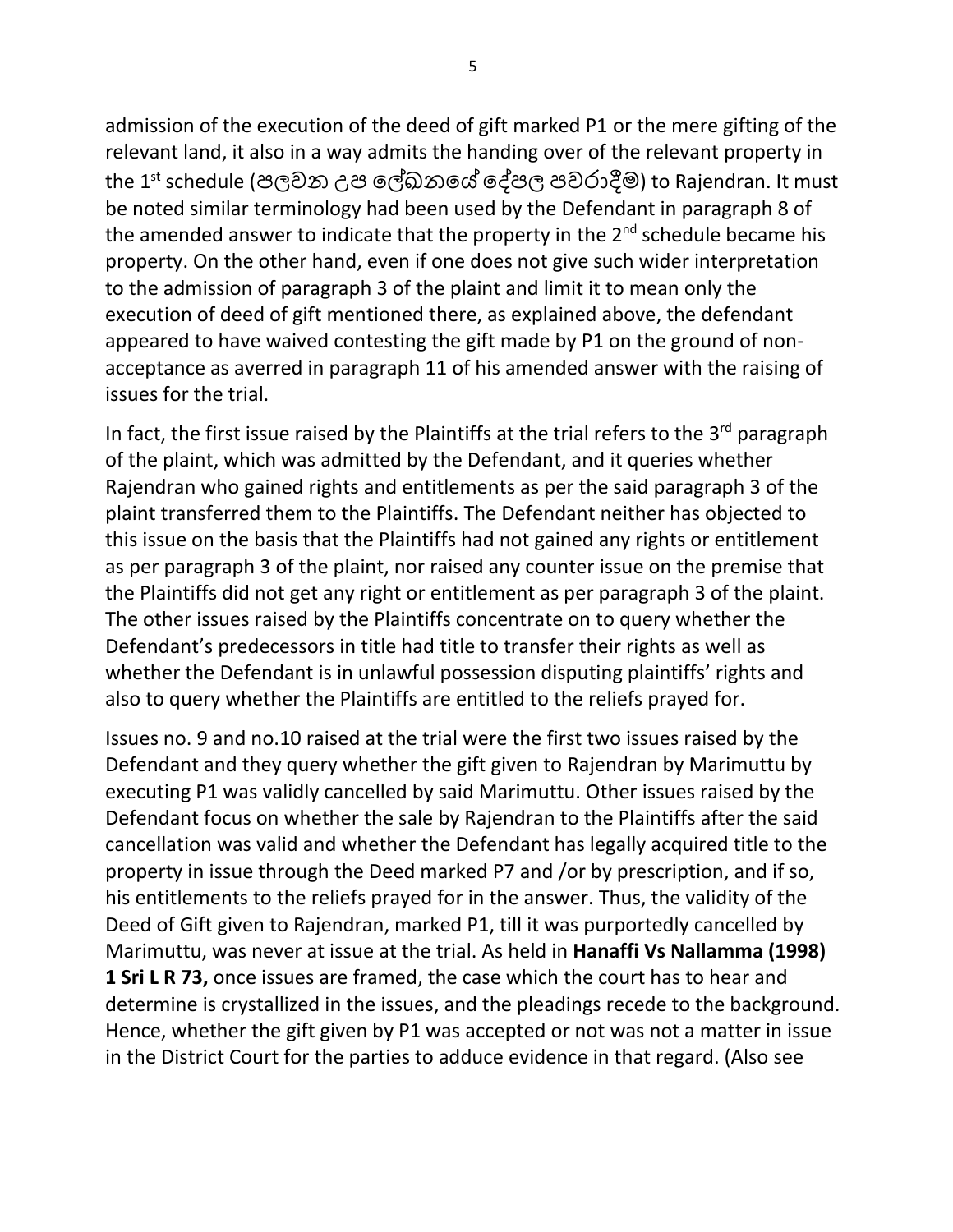## **Kulatunga Vs Ranaweera (2005) 2 Sri L R 197**, **Chandrasiri Fernando V Titus Wickramanayake 2012 BLR 344)**

The learned District Judge decided in favour of the Defendant but, in appeal, the learned High Court Judges of the Kurunegala Civil Appellate High Court decided the dispute in favour of the Plaintiffs.

As per the judgment of the District Court, the issue whether P1 was properly cancelled by Marimuttu had been identified by the Learned District Judge as the main issue to be solved – vide page 140 of the brief. Other than the claim of prescription by the Defendant, in terms of the issues raised at the trial, if the said revocation is invalid, the Plaintiffs get the paper title through Rajendran and the Defendant does not get paper title from the heirs of Marimuttu. Even the claim on prescription by the Defendant shall fail since he apparently had admitted that he was the tenant up to the time he bought the land with the execution of P7 in 1989, and further, as he cannot rely on the possession of purported predecessors, if the said deed, P7 is not valid.

However, the learned District Judge, without any averment or reference in the pleadings filed and the issues raised, had come to a finding that since the disputed land is within the Kurunegala District where Kandyan Law applies, donor could cancel the deed without giving any reason and as such the revocation was valid. Nevertheless, in appeal, learned High Court judges have correctly held that Kandyan Law is not a territorial law that applies to all the people resident in the Kandyan Province but a law personal to Kandyan Sinhalese and, admittedly Marimuttu being a Tamil, he was not governed by the Kandyan law, and as such, the learned District Judge erred in considering P1 as a Kandyan Gift that could be cancelled by the Donor himself. This part of the learned High Court Judges' judgment is not in dispute before this court. Even the Defendant admits the finding on non-applicability of Kandyan Law is correct - vide paragraph 26(i) of the Petition as well as at page 5 of his written submissions dated 06.06.2019. However, the learned High Court Judges came to the finding that there was a tacit acceptance of deed of gift marked P1 and, hence, allowing the appeal, held in favour of the Plaintiffs as mentioned above. When the leave to appeal application was supported by the aggrieved Defendant, on 17.07 2012 this court has granted leave on two questions of law which will be referred to later in this judgment.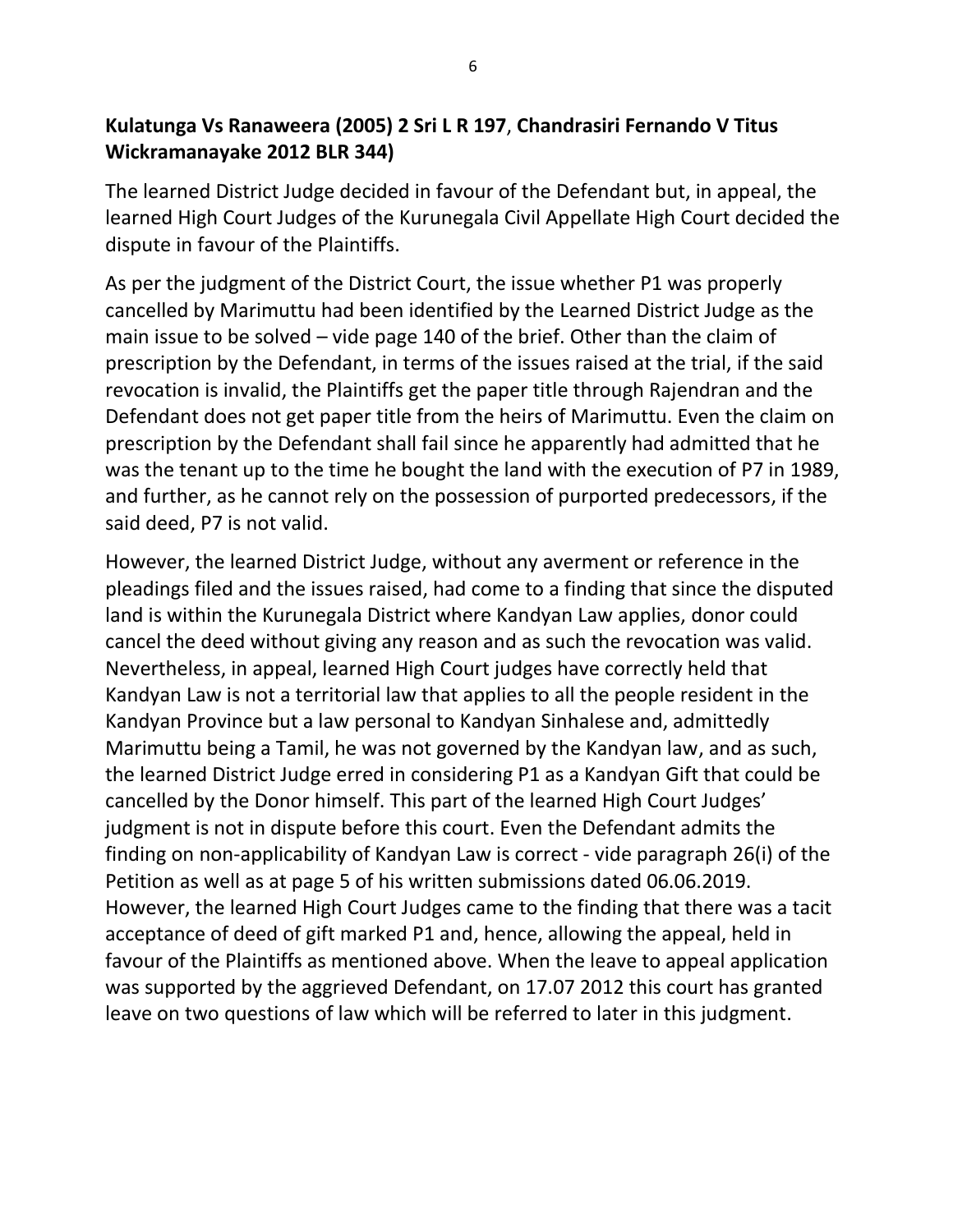As per **Public Trustee V Uduruwana 51 N L R 193,** a donation is a bilateral agreement to which there must be two consenting parties<sup>1</sup>; one person is called the "donor" who without being under any legal obligation so to do and without receiving or stipulating for anything in return gives or promises to give something to another, who is called the "donee"<sup>2</sup> . In **Abubucker Vs Fernando (1987) 2 Sri. L.** R 225, referring to page 285 of the 5<sup>th</sup> edition of Roman Dutch Law by Lee, it was held that under the Roman Dutch Law, a donation is regarded as a contract and no obligation arises until the acceptance by the donee and, a donation to be valid has to be perfected by acceptance. Further with reference to **Hendrick V Sudritaratne (1912) 3 CAC 80**, it was further mentioned that no particular form is required for the acceptance of the gift and that it is in every case a question of fact whether or not there are sufficient indications of the acceptance by the donee. In **Nagalingam V Thanabalasingham 50 N L R 97 at 98** Canekeratne J., pointed out that a donor makes a gift with the intention that the thing would become the property of the donee; the offer must be accepted by him to whom it is made, for the concurrence of the donor and donee must take place in order to render the donation perfect, the obligatory effect of the gift depends upon its acceptance. More than a century ago, a full bench decision of **D.C. Matara 20,862(1871), Vand.168** also had stated that a deed of gift have no force until it is accepted. Even though, it was held in **Siriwardene V Wirawanthan (2001) 2Sri L R 288** and in **Nonai V Appuhamy 21 N L R 165** that the effect of non-acceptance of a gift by the donee is to entitle the donor to revoke the gift and make any disposition of any kind, it appears from the decisions mentioned above that if the donation is not accepted the gift made is void indicating that executing a deed of revocation is not a must. Referring to **Fernando V Alwis 37 N L R 201** the Defendant in his written submissions dated 06.06 2019 argues that the effect of non-acceptance is that it renders the gift invalid and not merely voidable. Furthermore, citing **Bertie Fernando and Others V Missie Fernando and Others (1986) 1 S L R 211** in the said written submissions, the Defendant contends that non-acceptance vitiates a deed and there need not be any revocation even though there is a practice evolved to execute deed of revocation. Considering the ratio of aforementioned judgments this court is not hesitant to accept that a donation given by a deed is not valid, if the donation is not accepted by the donee, and a deed of revocation is not mandatory. This position can be further cemented since the right to challenge the validity of a gift for want of acceptance is not restricted to the donor- vide **Kanapathipillai V** 

 $1$  Quoting from Welluppu V Mudalihamy (1903) 6 N L R 44

<sup>&</sup>lt;sup>2</sup> Quoting from Voet XXXIX 5. 1.,3 Maasdorp (4<sup>th</sup> ed.) p.104, 2 Nathan (2<sup>nd</sup> ed.) p1155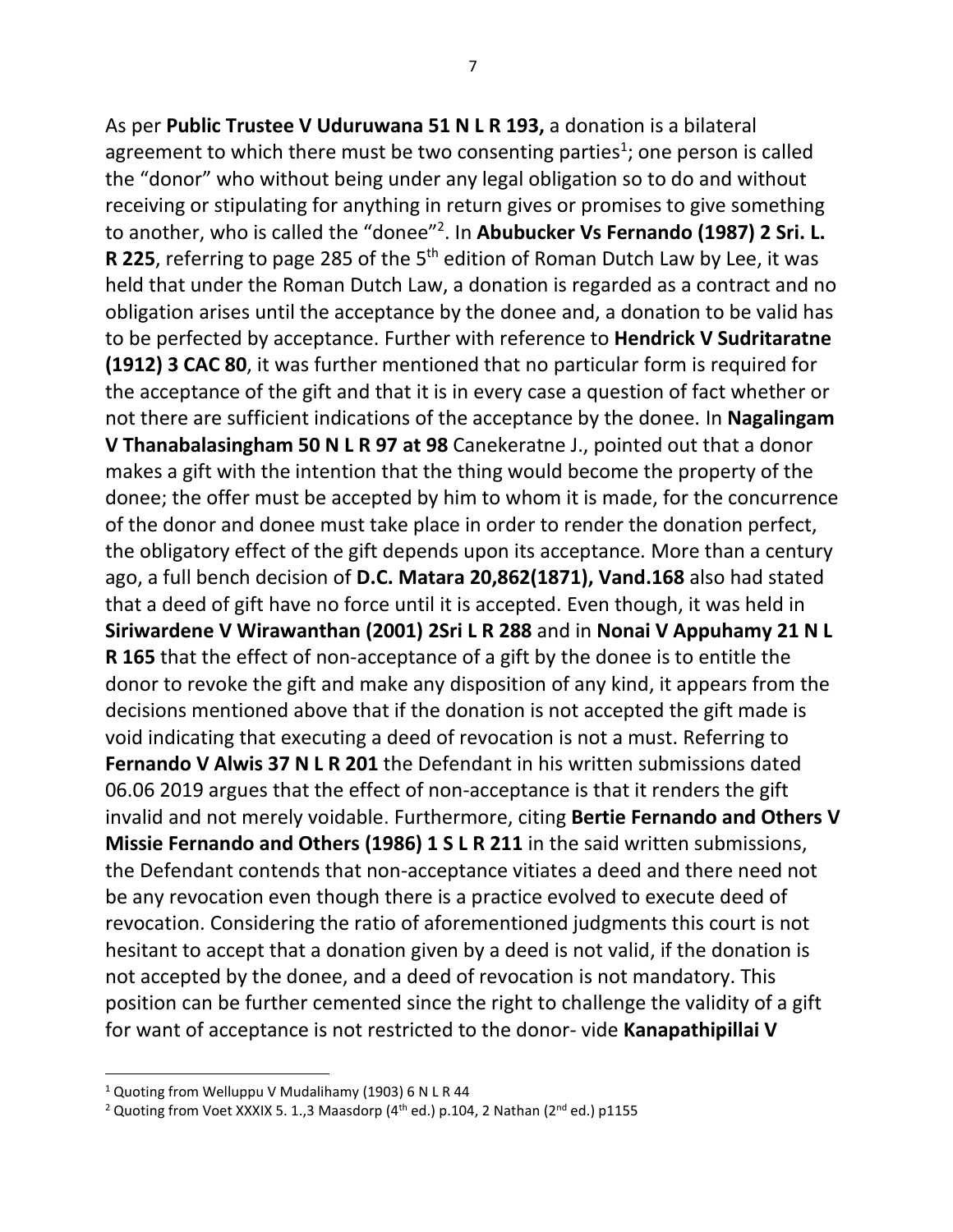**Kasinather 39 N L R 544**. However, what this court has to keep in mind in deciding the appeal at hand is that acceptance of a donation is a matter of fact and, as mentioned before, no particular form is required for the acceptance. As such it depends on the facts of each case.

In **Bindua V Untty 13 N L R 259** it was decided that acceptance may be manifested in any way in which assent may be given or indicated. The question of acceptance is a question of fact, and each case has to be determined according to its own circumstances.

Since, the acceptance of a gift is a question of fact, this court has to now consider whether the Defendant could have been allowed to argue in appeal before the High Court or whether the learned High Court Judges could have decided on a question of law that is mingled with such factual circumstances, where the Defendant failed or waived to put such factual circumstances in issue in the original court.

**Somawathie V Wilmon (2010) 1 Sri L R 128** was a case where it was held that the High Court was wrong in law in considering the question of non-acceptance of the deed of gift since there was a failure to raise an issue on that ground in the District Court or lead any evidence to that effect. It was further held that a new ground cannot be considered for the first time in appeal, if the said new ground has not been raised at the trial under the issues so framed. However, the Appellate Court could consider a point raised for the first time in appeal if the following requirements are fulfilled;

- a) The question raised for the first time in appeal, is a pure question of law and is not a mixed question of law and fact.
- b) The question raised for the first time in appeal, is an issue put forward in the court below, under one of the issues raised, and
- c) The court which hears the appeal has before it all the materials that require to decide the question.

It was also held in **Thalwatte V M. Somasundaram (1997) 2 Sri L R 109 at 111and 112** that a new contention involving question of mixed fact and law cannot be raised for the first time in an appeal.

Since whether a deed of gift was accepted or not is a question of fact, an issue of law based on such circumstances is not a pure question of law. As mentioned before, whether the gift made by P1 was accepted or not, was not a matter to be decided by the District Court as per the issues raised at the trial. In terms of the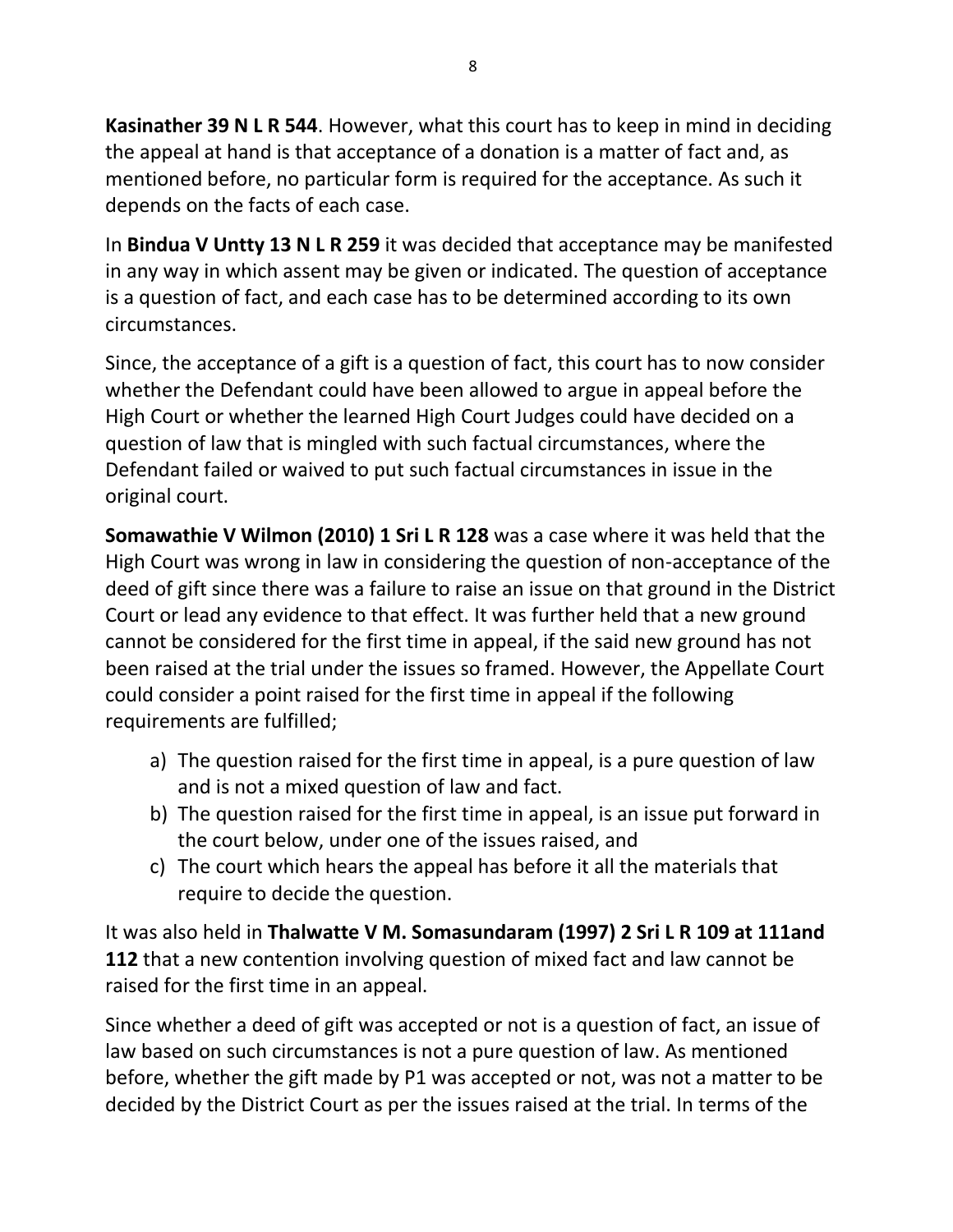issues raised at the original court what was to be decided was not the validity of the gift made by P1 or whether it was void but whether P1 was validly cancelled by Marimuttu and, if so, whether title goes to the Defendant as per the manner stated by the Defendant or by prescription or, if not, whether the Plaintiffs get title as per the manner claimed by them. On the other hand, when there was no issue challenging the acceptance of the gift which is a question of fact, a court sitting in appeal cannot come to a conclusion that all the materials that require to decide the question is before the court since in the original court the parties had to meet each party's case enunciated by issues raised before the original court. Further, as per Section 5 of the Evidence Ordinance, evidence can be led only on facts in issue and relevant facts. In this regard I would like to refer to the following decisions;

**Chrishanthi Peiris Vs Matilda Fernando and 3 Others 2012 B L R 354-** which held "*the purpose to raise issues and admissions in terms of the Civil Procedure Code is in one respect to identify each party's case before Court. Issues are generally raised from the pleadings and it is also permissible to raise issues when evidence transpire in court and based on evidence issues could be suggested*.*"* **;….** It appears that this judgment upheld the position that the appellate court cannot consider new positions not urged before the trial judge. (In the matter at hand, as mentioned before, even though there was a pleading in the amended answer challenging the validity of P1 on the ground of non-acceptance, the Defendant did not raise an issue on that, and even when P1, the now impugned deed of gift and its purported revocation, P4 were marked and contents were transpired, no issue was raised as to the validity of the gift for want of acceptance indicating, more likely, a waiver of such position)

**Pathmawathie Vs Jayasekare (1997) 1 Sri. L. R. 248**- "*It must always be remembered by Judges that the system of civil law that prevails in our country is confrontational and therefore, the jurisdiction of the judge is circumscribed and limited to the dispute presented to him for adjudication by the contesting parties……*

*……Our civil law does not in any way permit the adjudicator or the judge the freedom of the wild ass to go on a voyage of discovery and make a finding as he pleases may be on what he thinks is right or wrong, moral or immoral or what should be the correct situation. The adjudicator or the judge is duty bound to*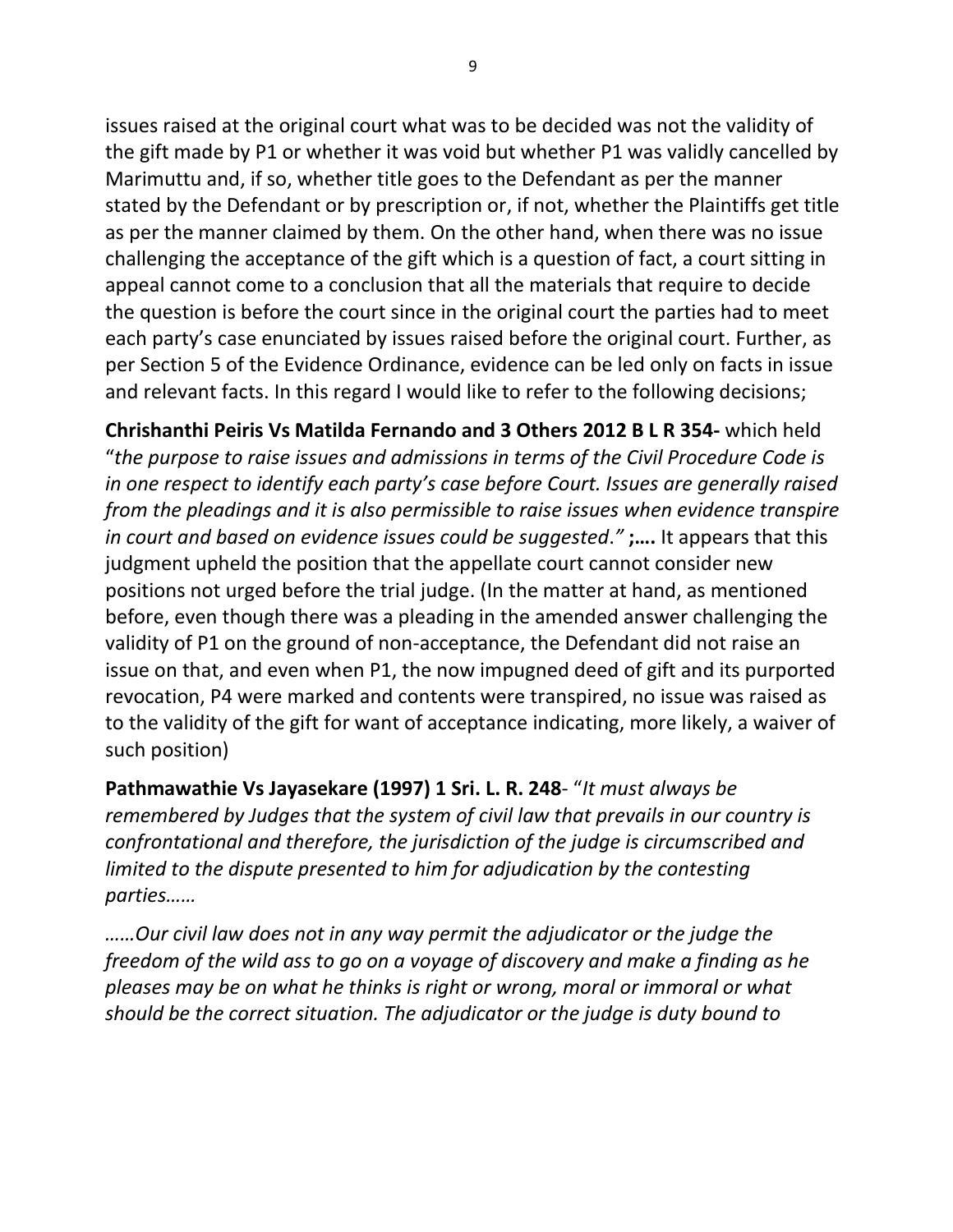*determine the dispute presented to him and his jurisdiction is circumscribed by that dispute and no more."<sup>3</sup>*

This court is mindful of the fact that there may be instances of factual situations where the record of the original court may speak for itself without the need of an opportunity for any party to lead evidence in that regard;( whether the judge acted in a prejudicial manner in relation to a party ; or where a transaction to be valid has to be executed in a particular form such as one that has to be attested by a Notary Public but the document marked is not so attested, can be taken as examples.) However, whether the acceptance of a gift took place or not is not a matter that can be decided by ancillary evidence that might have come up with the evidence that was intended to prove issues raised on other grounds.

Hence, as indicated by the aforesaid decisions, it can be said that whether the gift by P1 is valid or not, for the want of acceptance, was not a matter that could have been considered in appeal by the learned High Court Judges when it was not raised as an issue in the original court. In that sense, the learned High Court Judges have exceeded their jurisdiction in appeal when they opted to find the validity of P1 on the ground whether it was accepted or not. Thus, it appears, the learned High Court Judges took the dispute between the parties outside the scope of the dispute presented through the issues before the original court in deciding the appeal presented before them by considering whether the gift by P1 was accepted or not.

As mentioned before, the learned District Judge erred in applying Kandyan Law principles to one of the main issues to be solved but the learned High Court Judge correctly decided that the Kandyan Law has no relevance to the matter at hand. Nevertheless, it is worthwhile to see whether P1 is revocable under common law by the donor. As said before, if the gift was not accepted, it is not necessary to execute a deed of revocation though there is a practice of executing deeds of revocation. Such revocation has to be considered as mere declaration by the original donor as to nonexistence of a valid gift. If there is a dispute as to the acceptance it has to be resolved through a competent court of law, since it is a matter relating to the existence or nonexistence of a contract.

A donation by its nature is irrevocable subject to certain exceptions such as ingratitude, donor having children after a gift of great value, and being prejudicial

 $3$  With reference to the case in the matter of the Estate of Don Cornelis Warnasuriya 2 N L R 144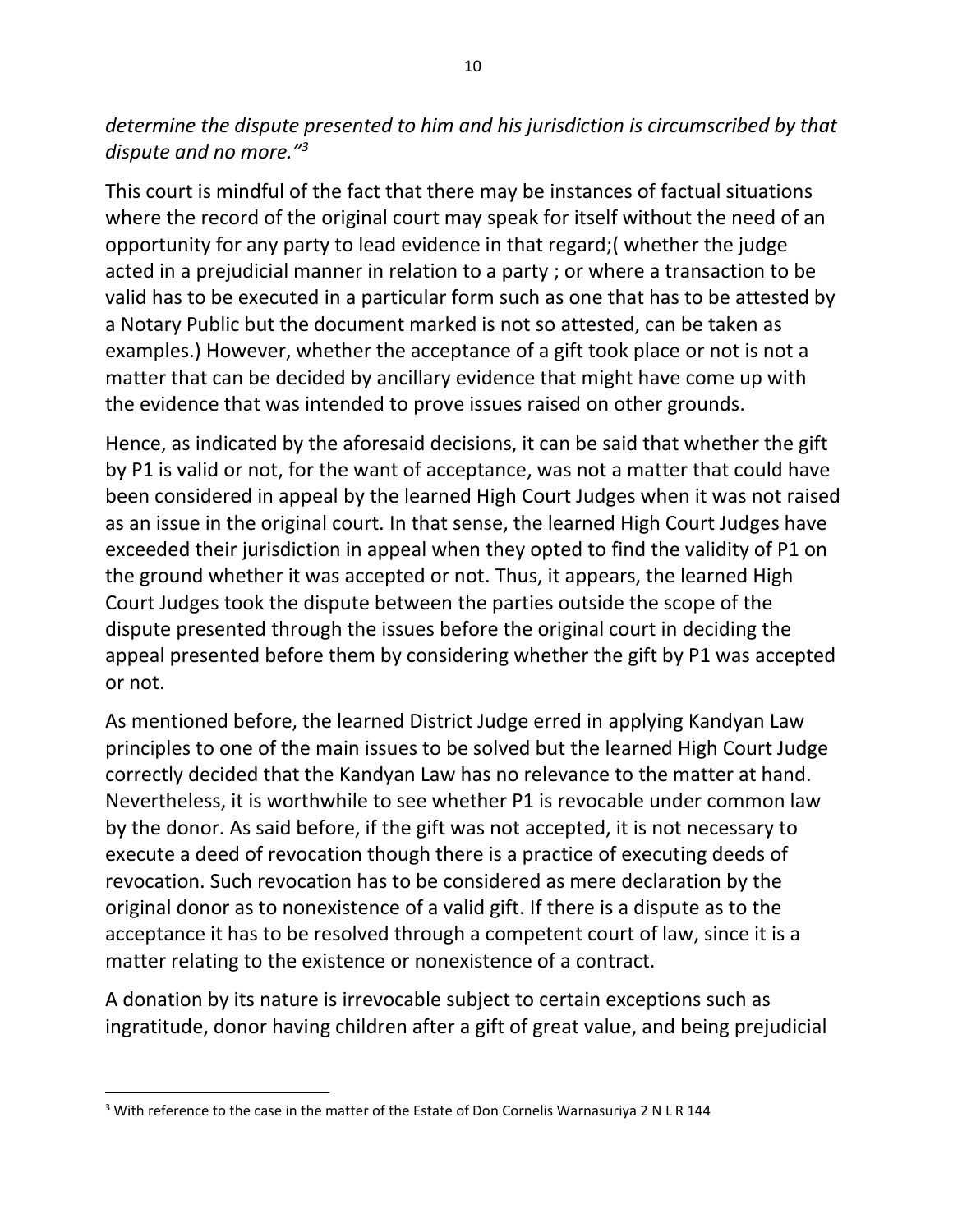to the legitimate portion of the donor's children due to its magnitude etc.<sup>4</sup> However, when the donation is *mortis causa*, as it is termed, or under the apprehension of approaching death, it may at all times be reclaimed during the lifetime of the donor.<sup>5</sup> A duly constituted gift can never be revoked by the donor, unless the donee has turned out to be ungrateful ……<sup>6</sup> A donor may expressly reserve to himself the power to revoke a gift, and revocation in the exercise of such power is valid. If the reservation is to revoke in case of misconduct of the donee, such misconduct should be averred and proved to justify a revocation.<sup>7</sup> A gift that is subject to a limitation or a condition may be revoked if such condition attached to it has not been fulfilled. $8$  The submissions made on behalf of the appellants in **Kanapatthipillai V Kannachi 13 N L R 166** , with reference to Voet 39, 5, 24-86, Sansoni V Foenander (1872) Ram.32, Government Agent, Western Province V Palaniappa Chetti (1908) 4 A.C.R.4, that a deed of gift is by nature irrevocable, and, unless a power of revocation be reserved, can only be set aside by proper judicial proceedings and that only the court could have set aside the deed of gift, appears to have been accepted in that case, since it was held that the first defendant in that case had no right, so long as the deed of gift was in force, to have either executed a deed of revocation, or following upon that, a deed of conveyance. Basnayake C J in his judgment in **Krishnasamy V Thillaiyampalam 59 N L R 265 at 267** referring to five causes of ingratitude stated "…….that gifts can be invalidated for these causes alone if they are proved in a court of law……."

In **Dona Podi Nona Ranaweera Menike V Rohini Senanayake (1992) 2 Sri L R 180 at 221** it was stated that revocation is not automatic and requires a decision of court and, as per the judgment, it appears the court was of the view that the gift relevant to that case was not a donation propter nuptias- vide at page 222. However, it appears that in **D.C. Mangalika and others V D. Sumanawathie and others C. A. 535/95** dated 30.07.2007, the Court of Appeal considered a revocation of a deed of gift by the donor himself as valid stating that the deed of gift considered in aforesaid **Dona Podi Nona V Ranaweera Menike v Rohini Senanayake** was a gift made in contemplation of a marriage, but, as said before, though it was a gift made in view of a marriage, the court found it was not a donation propter nuptias but a donation that can be revoked for ingratitude. It must be noted that after the decision of **D C Mangalika and Others Vs** 

<sup>&</sup>lt;sup>4</sup> See Pererira, The Laws of Ceylon, 2<sup>nd</sup> Edition- page 610

<sup>&</sup>lt;sup>5</sup> ibid

<sup>6</sup> See Pererira, The Laws of Ceylon, 2nd Edition – page 611

<sup>&</sup>lt;sup>7</sup> Ibid, with reference to Govt. Agent V Palaniappa 11 N L R 151 and Carolis V Devith 11 N L R 17

<sup>8</sup> See Pererira, The Laws of Ceylon, 2nd Edition- page 602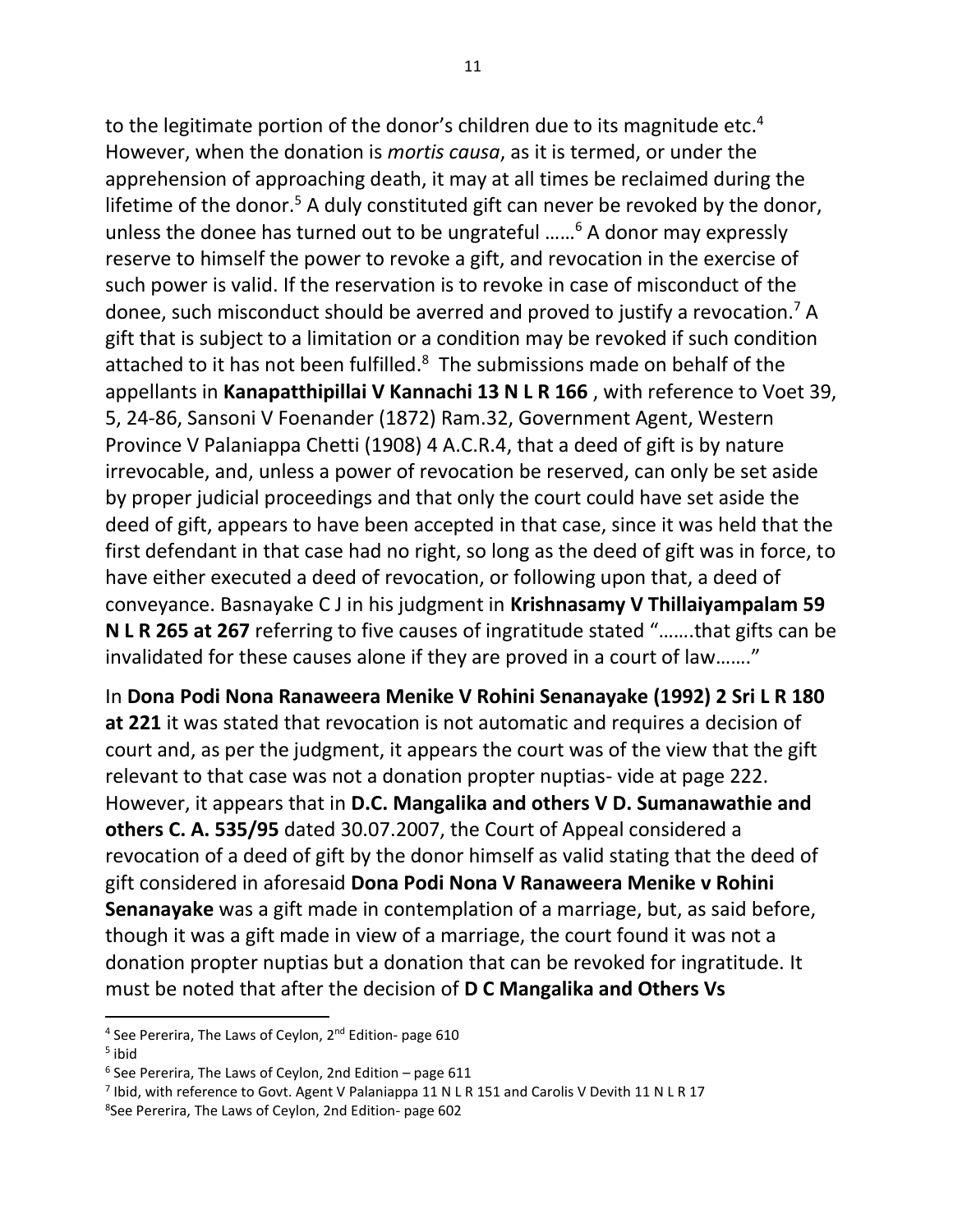**Sumanawathie**, the legislature had passed a statute, namely Revocation of Irrevocable Deeds of Gift on the Ground of Gross Ingratitude Act, No.5 of 2017 to provide that irrevocable deed of gift may be revoked on the ground of gross ingratitude only on an order made by a competent court, perhaps to rectify what seems to be a mistaken assertion made in that case and to state the law as it was.

 In **Francklin Fernando V Anacletus Fernando (2015) 1 Sri L R 1,** the Court of Appeal held that 'Although ordinarily a deed of gift is irrevocable by the donor nevertheless it is competent for the donor to move court of competent jurisdiction to invalidate the donation by adducing proof that the donee has turned out to be an ingrate post execution of the donation.' In **Mahawewa V Mahawewa S C Appeal 64 /2008,** Tilakawardane J stated that "the law on donations and the revocation of gifts in Sri Lanka is governed by Roman Dutch Law, under which a gift once donated, can be revoked on grounds of gross ingratitude by the donee to the donor. The donor may initiate court proceedings to cancel the gift so donated." In **Ariyawathie Meemaduwa V Jeewani Budhika Meemaduwa (2011) 1 Sri L R 124** at 133, the Supreme Court held that "a deed of gift is absolute and irrevocable. That is the rule. However, the law has recognized certain exceptions to the rule of irrevocability. A party applying to court to invoke the exceptions in his favour has to satisfy court, by cogent evidence, that the court would be justified in invoking the exceptions in favour of the party applying for the same."

Thus, a revocation of a deed of gift on gross ingratitude can be done only on an order made by a competent court.

As far as P1 is concerned, the donor has not reserved his power to revoke it. Thus, Marimuttu had no power to revoke P1 on his own. The reasons given in P1 for the revocation appears to be non- acceptance of the gift and ingratitude. As said before if there was no acceptance, there need not be a deed of revocation but acceptance is a matter of fact and the court cannot rely on a donor's own judgment on the matter of whether there was no contract since there was no acceptance when there is a dispute as to the acceptance of the gift. It is a matter to be decided by a competent court. There was neither such decree of a court invalidating P1 prior to the execution of the revocation nor it was put in issue in the present case filed before the District Court to prove that there was no acceptance of the gift made by P1. Further, when P1 was marked, no objection was raised as per section 154 of the Civil Procedure Code. Thus, it appears that the said deed P1 was properly admitted in evidence. Along with the admission of paragraph 3 of the plaint and the deed of transfer marked P2, paper title goes to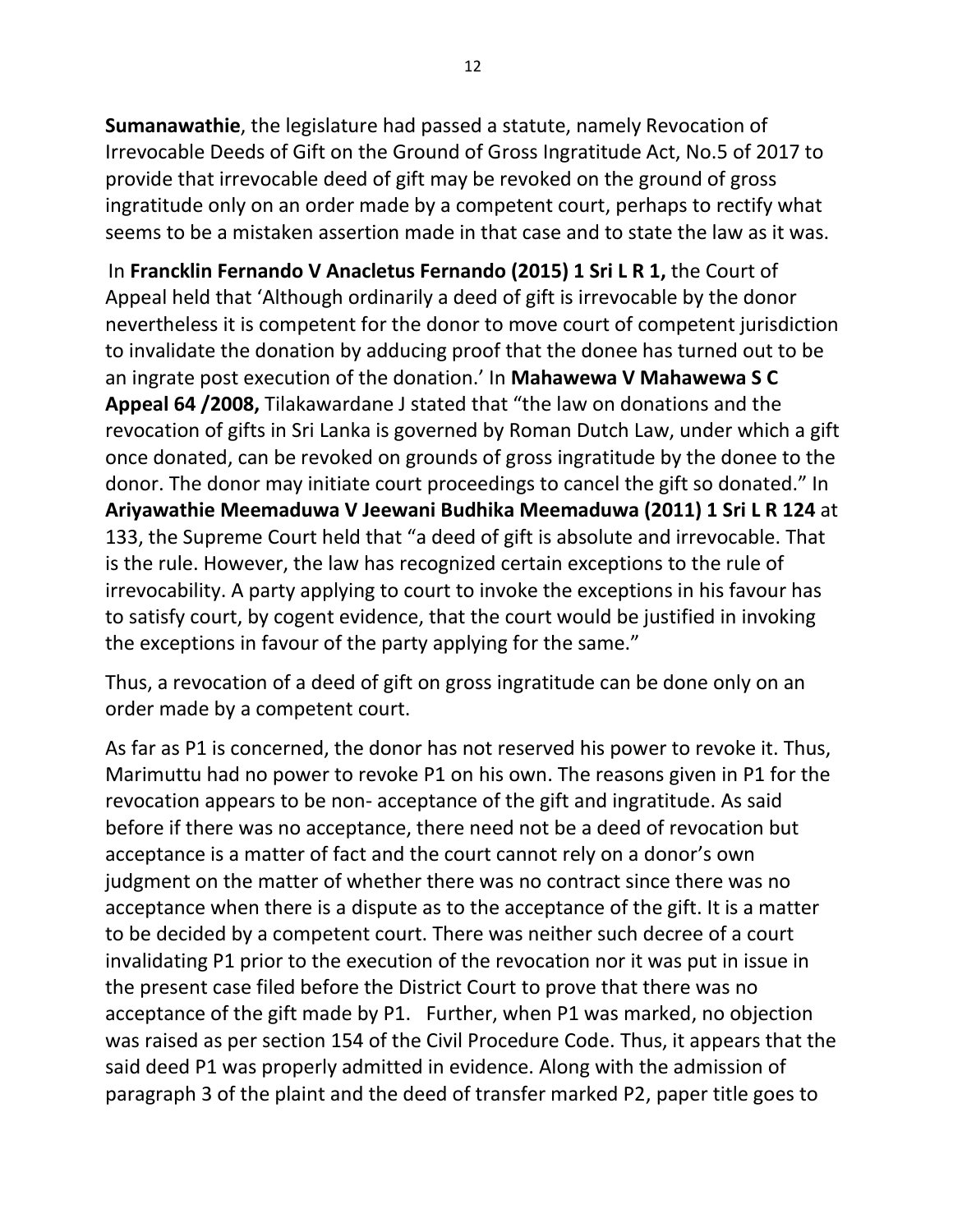the Plaintiffs. The Defendant's stance was that he was the tenant of the premises prior to the execution of the deed marked P7-(vide paragraph 11 of the amended answer and evidence given at page 109 of the brief). Since validity of P1 prior to the deed of revocation marked P4 was not in issue as well as the said revocation cannot be considered as a valid revocation, no title can be passed from Marimuttu to the Defendant through P7. None of the purported predecessors in title of the Defendant has given evidence to say that their possession was adverse to the that of Plaintiffs, if they had any possession. As such, the Defendant cannot claim the benefit of possession (if any) of his purported predecessors in title to his benefit. Furthermore, the Defendant's claim that he was a tenant until the execution of P7 refers to a tenancy under Marimuttu and Marimuttu's heirs which include Rajendran. Both of them being the predecessors in title of the Plaintiffs, Defendant's possession up to the refusal to pay rent to the Plaintiffs cannot be considered as adverse to the Plaintiffs' title since there was no evidence of an overt act up to such refusal. It appears that the refusal to pay rent happened only after P3 which is dated 11.09.1985. The Plaint dated 23.10.1989 was filed within 10 years from such refusal. Not that this court accepts the version of the Defendant but, for the sake of argument, if one considers Defendant's stance, according to it, the Plaintiffs' predecessor in title, Rajendran did not get title from P1 but he became a co-owner along with his siblings after the death of Marimuttu. By that time, he had sold it to the Plaintiffs. *Exceptio Rei Venditae et traditae* principle applies and accordingly, Rajendran's share should go to the Plaintiffs. It should be noted that priority of registration was not put in issue in relation to any conflicting deeds. Thus, the Defendant cannot get the share that Rajendran gets as per his story through P5 and P7. Thus, even for the sake of argument, if one considers the Defendant's story, the Plaintiffs should have become co-owners and the Defendant cannot get prescriptive title without proving an overt act and 10 years possession from thereon. As such, the Defendant's claim on prescription cannot be sustained.

As elaborated in the foregoing discussion, the final outcome of the decision of the learned High Court judges to allow the appeal made to the High Court while setting aside the judgment of the learned District Judge and to grant relief as prayed for in the plaint was correct in law even though they exceeded their jurisdiction and went on to decide whether P1 was properly accepted by the donee when there was no such issue raised in the original court.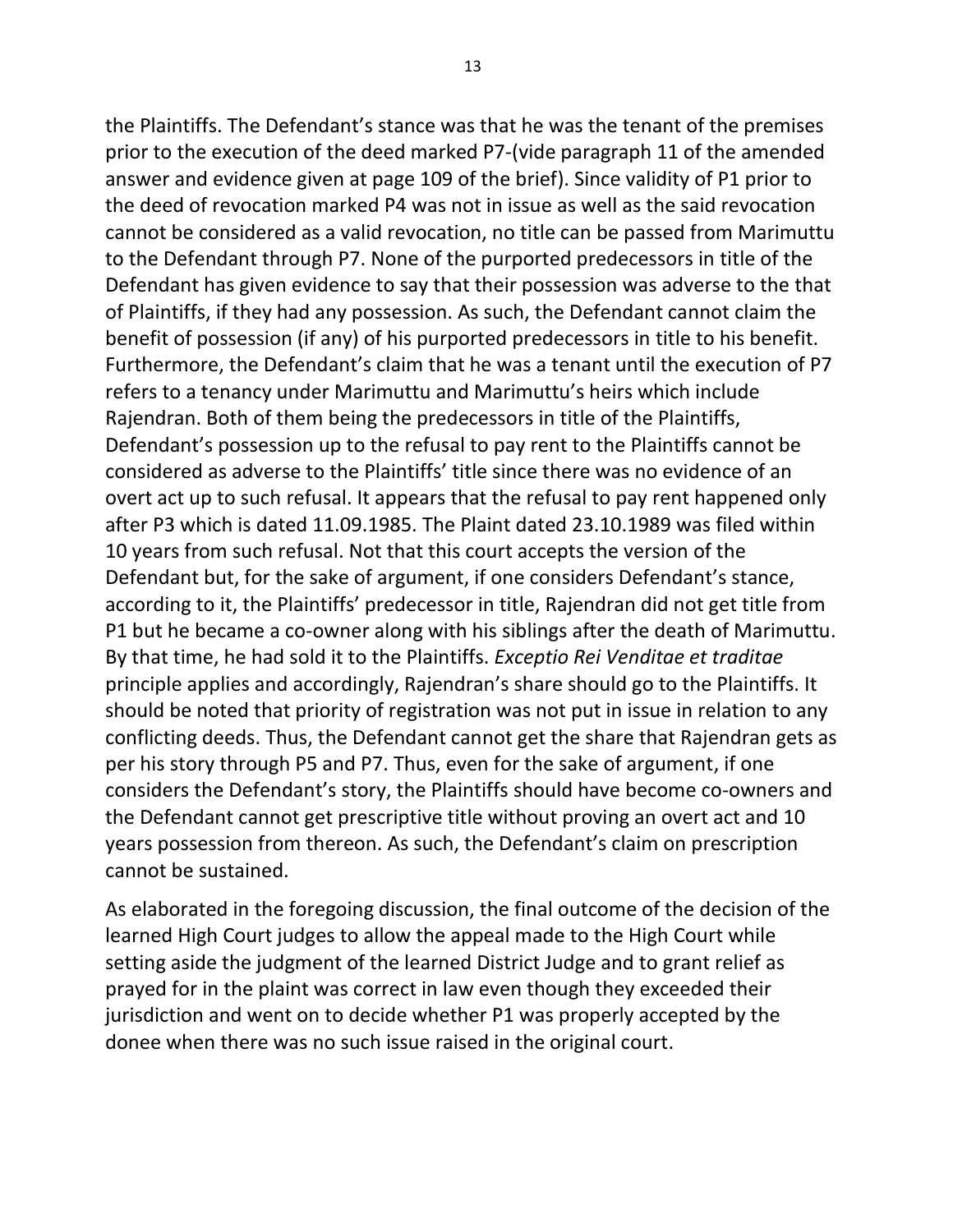Further to what is stated above and since, the first question of law allowed was on the finding of the learned High Court Judges that there was a tacit acceptance of the gift made by P1, this Court would place its observations in that regard as follows;

- 1. As elaborated above whether the gift made by P1 was accepted or not was not a matter that the High Court was required to make a finding within the scope of the appeal made to it, since the validity of P1 for want of acceptance was not put in issue in the original court. Thus, it was merely an additional finding without which the High Court could have disposed the appeal in favour of the Plaintiffs as elucidated above.
- 2. Though, it is true that there was no signature placed on P1 by Rajendran accepting the gift made by it, as explained above the law does not require a particular form or method to accept a gift. It is a matter to be decided on attending circumstances. Vide- **Lokuhamy V Juan D.C. Matara, 27805, Ram. (1872, '75 and '76)215,** which illustrates that acceptance may be fairly and reasonably presumed when there are circumstances to justify such a presumption; **Senanayeke V. Dissanayeke (1908) 12 N L R 1** and **Yapa V Dissanayake Sedara (1989) 1 Sri L R 361** also support the view that it is not essential that the acceptance of a deed of gift should appear on the face of it, but such acceptance may be inferred from circumstances. However, in the latter case it was stated that where there is no acceptance on the face of the deed and there was neither evidence of delivery of the deed nor of possession of the property, acceptance cannot be inferred. However, there appears to be no reason to limit proof of acceptance to those three factual situations enumerated above in that case, to every case, if other circumstances justify the presumption of acceptance.
- 3. The learned High Court Judges have relied on the decisions mentioned below and have held that there is tacit acceptance of P1;
	- **Joraliyathu Umma vs Mohamed (1986) 3 C.A.L.R. 215** where it was held that a gift which was not accepted by the donees at the time of execution could be validly accepted by the subsequent conduct of the donees such as the execution of a deed of gift by a donee.
	- **Wickremesinghe Vs. Wijetunga 16 N L R 413**  where it was held that the acceptance may be presumed either by the physical acceptance of the deed of donation or by the sale of the land donated by the donee. It further held that a donation may be accepted at any time during the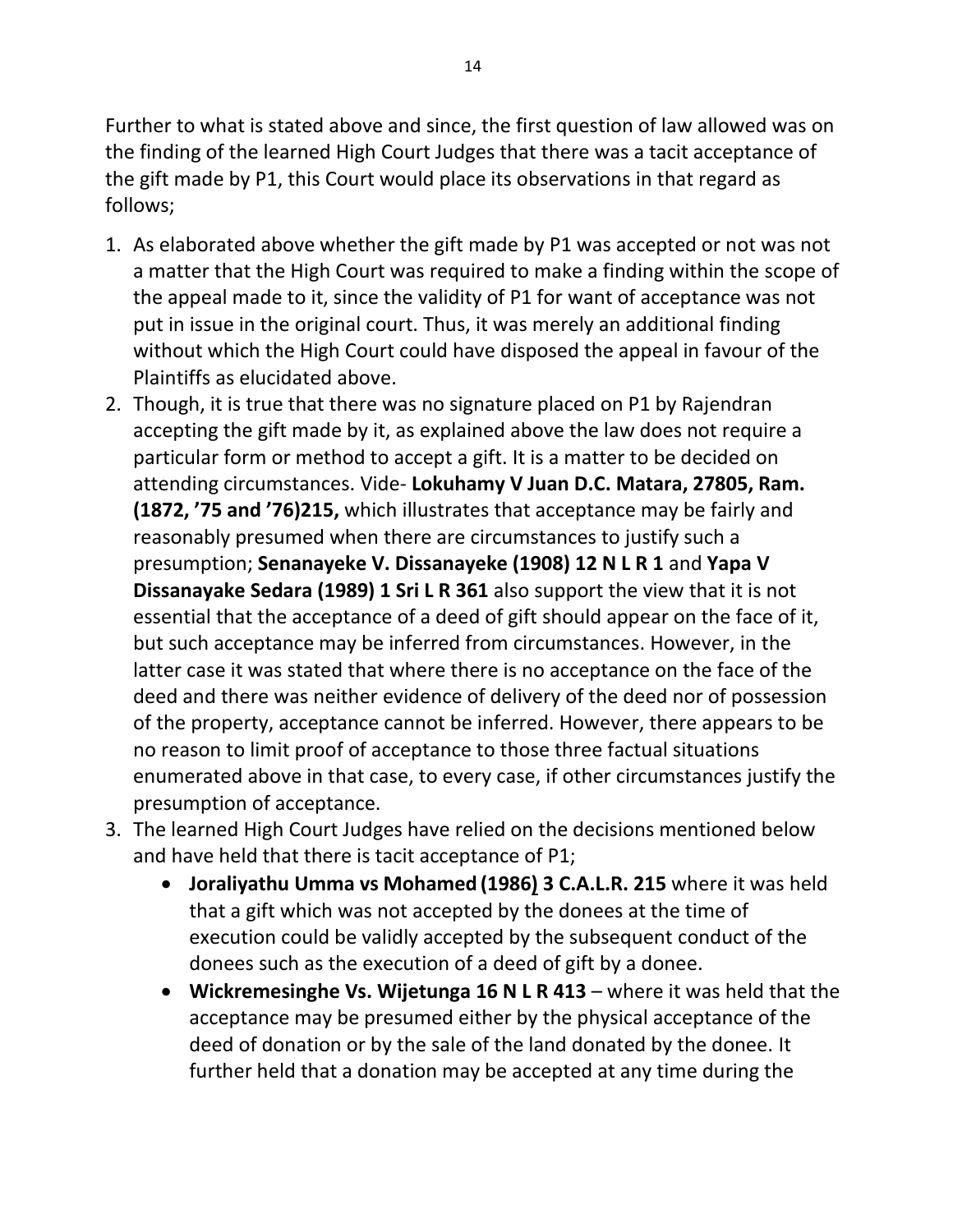lifetime of the donor, and where as its fulfilment is postponed until after the donor's death, it may be accepted after the donor's death.

• **Senanayake Vs Dissanayeke 12 N L R 1** and **Bindua Vs Untty 13 N L R 259** mentioned above.

However, the Counsel for the Defendant attempts to distinguish above decisions from the circumstances of the case at hand pointing out to other circumstances involved in those cases. There may be other circumstances involved in those cases which supported the acceptance of the gift but, nonetheless, it appears from **Joraliyathu Umma Vs Mohomed,** a subsequent deed of gift by the donee was considered as a subsequent conduct of the donee that established the acceptance. In **Wickremesinghe Vs Wijetunga,** a sale of the land by the donee was expressly considered as a subsequent conduct that established the acceptance of the gift made to the donee. It appears that such expression was made by focusing on the act of sale by the donee and not on other grounds. On the other hand, one cannot gift or sell unless he considers himself as the owner. A donee can consider himself/herself as the owner only after he or she has accepted the gift. Thus, there is nothing wrong in considering the subsequent gift or sale of the land by the donee as an indication of accepting the gift made to him. Further, there were other grounds in the case at hand also. Rajendran, donee of P1 had written P3 asking the Defendant to pay rent to the Plaintiffs. No communication was marked to show that the Defendant refuted in reply that Rajendran, the predecessor of title of the Plaintiff was not the landlord. P3 also indicate that Rajendran considered himself as the owner that in turn can be considered supportive of the position that there was an acceptance of the deed of gift P1.

4. It appears that the learned High Court Judges considered that P2 was executed prior to the aforesaid purported deed of revocation by Marimuttu without sufficient evidence to that effect, but it does not matter, as explained before, Marimuttu has no power under the law to cancel a deed on her own. As such it has to be considered as a mere declaration made by her in that regard but not a valid revocation since there is no court decree revoking the deed of gift. Since there is no issue on acceptance of the gift made by P1, it cannot be considered as a declaration with any force. In **Kannapathipillai V Kannachi 13 N L R 166** a deed of revocation by the donor was considered as waste paper since there was no cancellation by a court and the gift remained in force. Before the purported conflicting deeds executed by the heirs of the donor, Marimuttu, the donee of P1, namely Rajendran, during the lifetime of Marimuttu, has expressed his acceptance of P1 by conduct, by selling the land to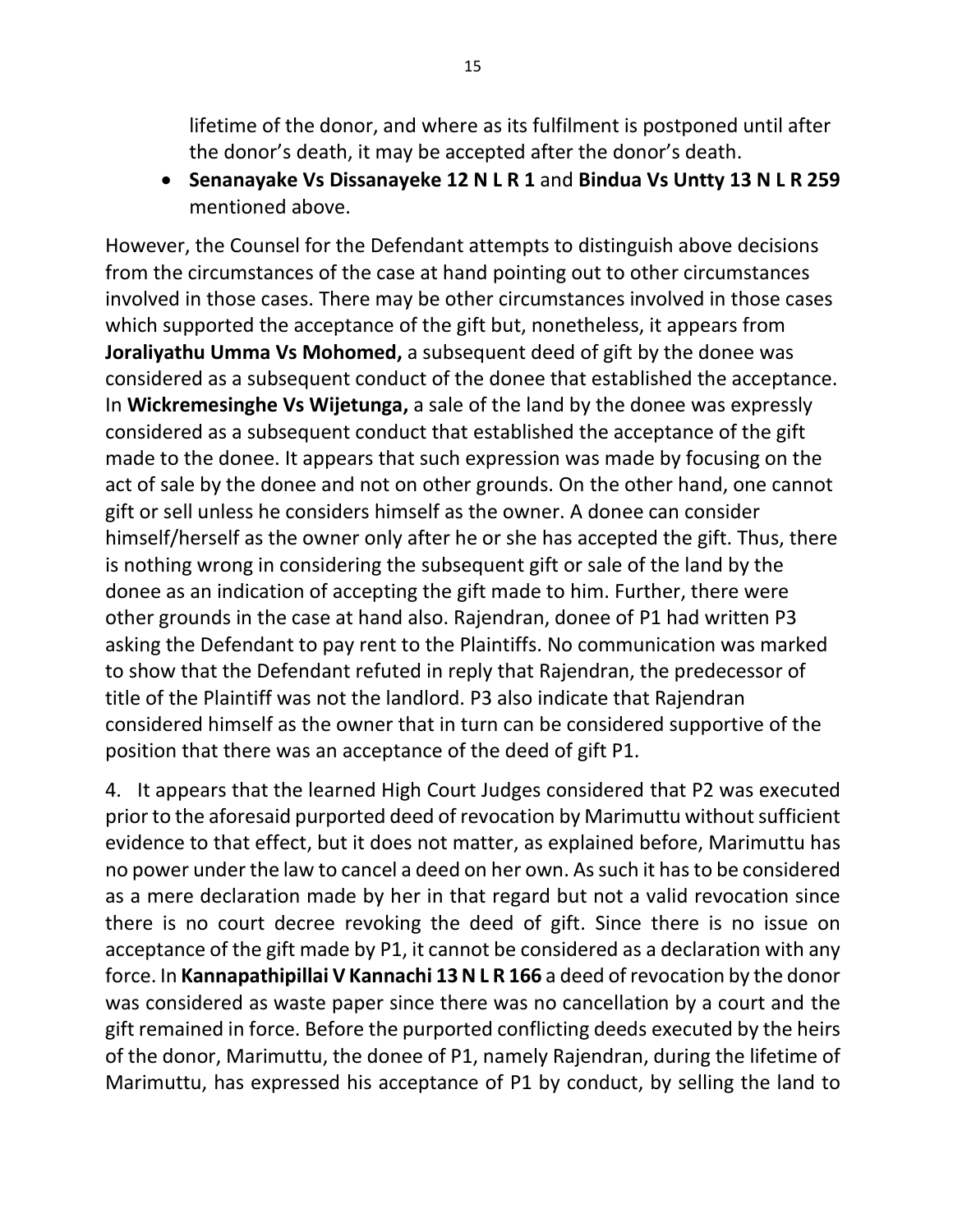the Plaintiffs and requesting the Defendant by P3 to accept the plaintiffs as the landlord thereafter.

5. The counsel for the Defendant has highlighted certain facts that could have been considered by the learned High Court Judges as vital in deciding whether the gift made by P1 was accepted. As elaborated above, since there was no issue on the acceptance of the gift, these facts have to be considered as facts came to light while leading evidence on the other issues but may not be considered as the complete or total revelation of facts on the question of said acceptance. If the acceptance of the gift was put in issue, the Plaintiffs might have placed more evidence to meet that stance. Further, the Defendant did not raise any issue even when these facts came to light during the trial challenging the acceptance of the gift, which might have been due to the admission already made in relation to paragraph 3 of the plaint. As said before, it was not proper for the Civil Appellate High Court to decide on an issue which was not raised in the original court and where total opportunity was not available to the parties to meet such an issue. However, for the completeness, the said facts highlighted by the Defendant and this court's observations in that regard are mentioned below.

- 1. The Defendant submits that the Plaintiffs had purchased the said property without the original deed of gift which remained with the donor. In fact, if the original deed of gift was handed over to the Plaintiffs it would have been an additional fact to establish that Rajendran who sold the property to the Plaintiffs accepted the gift with the delivery of the original deed of gift to him. As per the marked documents in the brief, it appears both parties have filed only certified copies of the impugned deed of gift. On the other hand, being Rajendran's mother, even Marimuttu could have kept the original deed with her even after she executed the deed of gift. As per **Wickremesinghe V Wijetunga(supra)** delivery of the deed is not essential for the validity, and acceptance may be presumed by the subsequent sale of the land by the donee, as happened in the case at hand.
- 2. It was further submitted that Rajendran did not sign the deed of gift to accept the same. This has been addressed above and it is only one way of accepting a gift and facts may establish the acceptance in any other manner.
- 3. The Defendant also points out that the Plaintiffs did not produce the original deed. However, the Plaintiffs have tendered to court certified copies of the deeds that they rely and had marked them as P1, P2, and no objection had been taken when they were produced and as per the explanation to the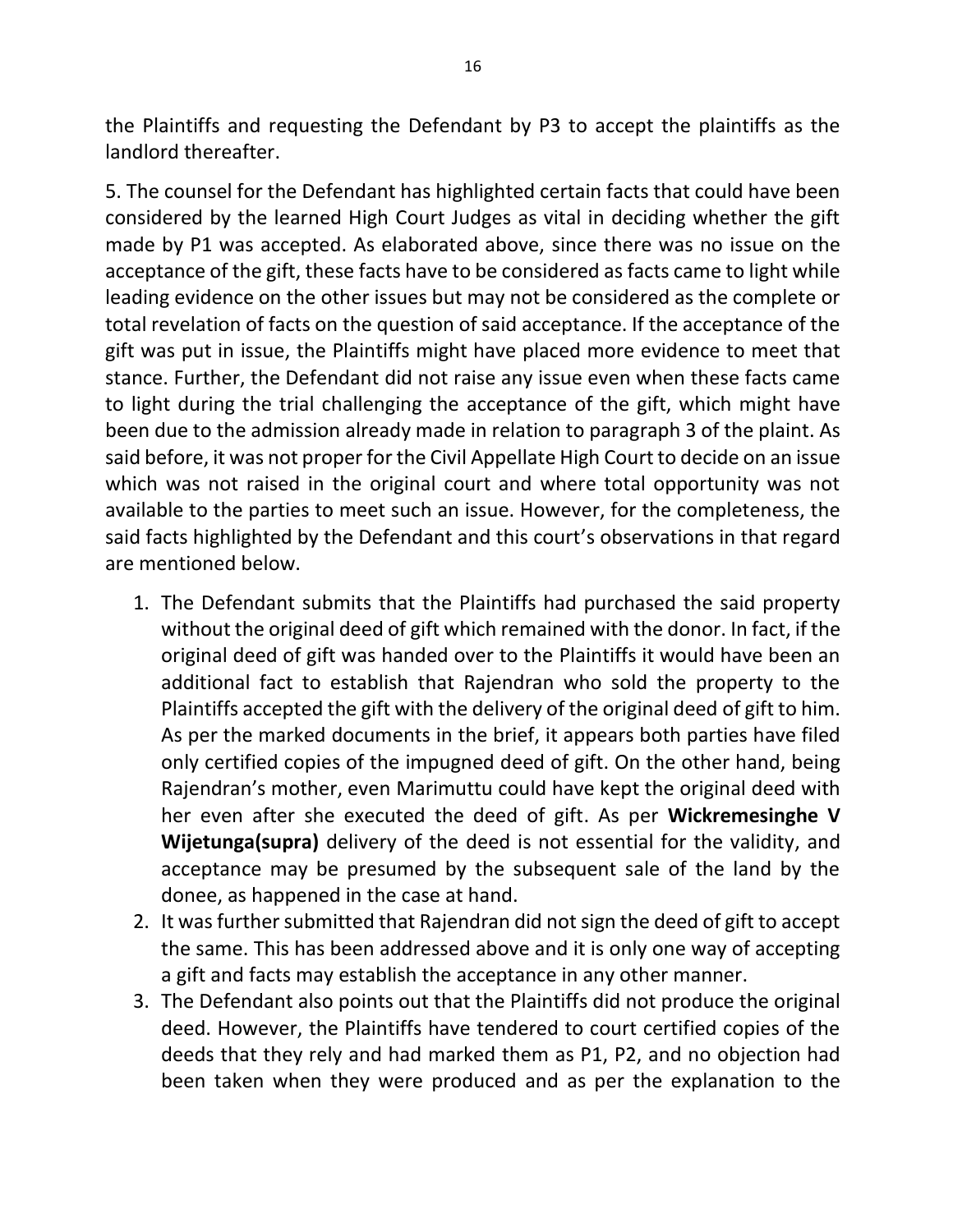Section 154 of the Civil Procedure Code, they become admissible evidence. vide **Silva V Kindersley 18 NLR 85, Siyadoris V Danoris 42 N L R 311, Cinemas Ltd. V Sounderarajan (1998) 2 Sri L R 16**. Even the Defendant has marked another certified copy of P2 as V3. There was no dispute as to the facts that Marimuttu executed P1 and Rajendran executed P2. As per the issues, the challenge was only whether Rajendran could execute P2 since, as alleged by the Defendant, P1 was cancelled by Marimuttu. Thus, it was not necessary to produce the originals since certified copies were marked.

- 4. The Defendant submits that the Plaintiffs did not tender the land registry extracts but objected when the Defendant sought to tender them. Through registration one can only claim priority. Priority of a deed was never raised as an issue in the original court. As pointed out above, if there was a dispute as to the valid acceptance, cancellation has to be done or decided through a competent court order. Registration has no bearing on that and, since the revocation cannot be considered as valid there cannot be any competing interest created by the purported revocation. Rajendran, on a later occasion, joined with some of his siblings and executed a deed of gift (P5) to the purported predecessor in title to the Defendant, indicating that there was no acceptance of the gift made by P1 by him. However, he did this only after he sold the property to the Plaintiffs where by his conduct, he had shown that he accepted the gift and became the owner.
- 5. The Defendant also brings to the notice of court that the Plaintiffs were aware of the fact of revocation. However, the evidence does not reveal that they were aware of it prior to the sale of the same property to them by Rajendran on the same day. On the other hand, since the acceptance was not in dispute after raising the issues, such revocation has to be considered invalid or of no avail as right to revoke was not reserved in P1. Further, whether there was an acceptance or not is a factual situation that has to be adjudicated by a court and donor has no authority to revoke on his own, and mere knowledge of a declaration made to that effect by the donor cannot change the legal status of the parties involved. If P1 was challenged for want of acceptance, the Plaintiffs would have taken steps to bring necessary evidence to show that it was not so, and perhaps even to show that such acceptance occurred even prior to the purported revocation.
- 6. The Defendant also states in his written submissions that the Plaintiffs were aware that Marimuttu's children including Rajendran have executed a deed in favour of one of their siblings, Samuel Rajapoobathy and said Rajendran,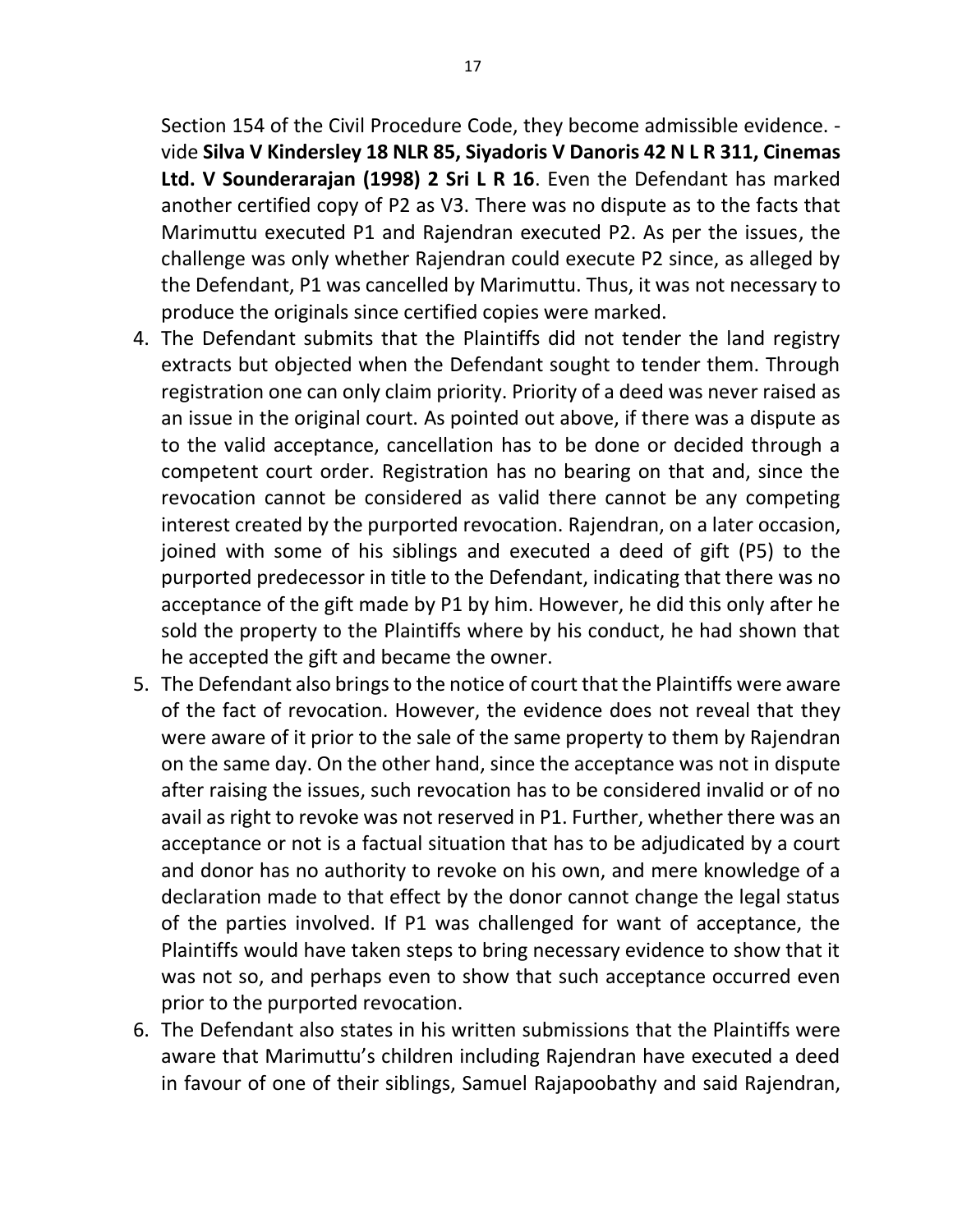the predecessor in title to the Plaintiffs, was a signatory to that deed. This deed was written few years after Rajendran sold the land to the Plaintiffs as the owner of the land and indicating that he had already accepted the gift given by his mother Marimuttu. Plaintiffs have taken the stance that Rajendran acted fraudulently in executing the aforesaid deed along with his siblings.

- 7. The Defendant also argues that the Plaintiffs have not done a search at the land registry prior to buying the property and the folio where the deed of revocation is registered is different from the folio where the deed of transfer of the Plaintiff is registered. What is stated in relation to the different folios here has been said without an iota of acceptable evidence led in that regard. No folio has been marked at the trial. As said before, there was no issue raised with regard to the priority of registration of any of the deeds. The challenge to the Plaintiffs' title was made at the trial only on the ground that the deed of gift to Rajendran was duly cancelled by Marimuttu and nothing else, while acknowledging the conveyance of the land in dispute by P1.
- 8. The Defendant further argues that Rajendran had no possession and it was the defendant who had over 40 years of possession even at the time of the donation and there was no evidence regarding constructive delivery of possession to Rajendran. He also tries to indicate that it was he who paid the rates and taxes and no evidence was called to disprove the factors relied by the Defendant in relation to the non-acceptance of the gift by Rajendran. The possession of the Defendant can be understood, since he himself has taken up the stance that he was the tenant of the premises till the execution of P7. Being in possession he might have paid taxes and rates. P1 was not challenged for want of non-acceptance by raising issues. Under such circumstances, the Plaintiffs need not call evidence to prove or rebut ancillary evidence that may help to surmise on whether there was an acceptance or not, which evidence came to light while leading evidence on other issues. When a proper issue was not raised, a court sitting in appeal cannot decide that parties had the full opportunity to place evidence in that regard.
- 9. The Defendant points out in his submissions that Rajendran was not called to give evidence to defend the title of the Plaintiffs. Execution of P1 was not challenged and further the acceptance of the gift made by it was not challenged by raising an issue in that regard. Rajendran's title was challenged by raising issues only on the ground that the gift made by P1 was cancelled by Marimuttu, and the fact that Rajendran executed a deed of transfer to sell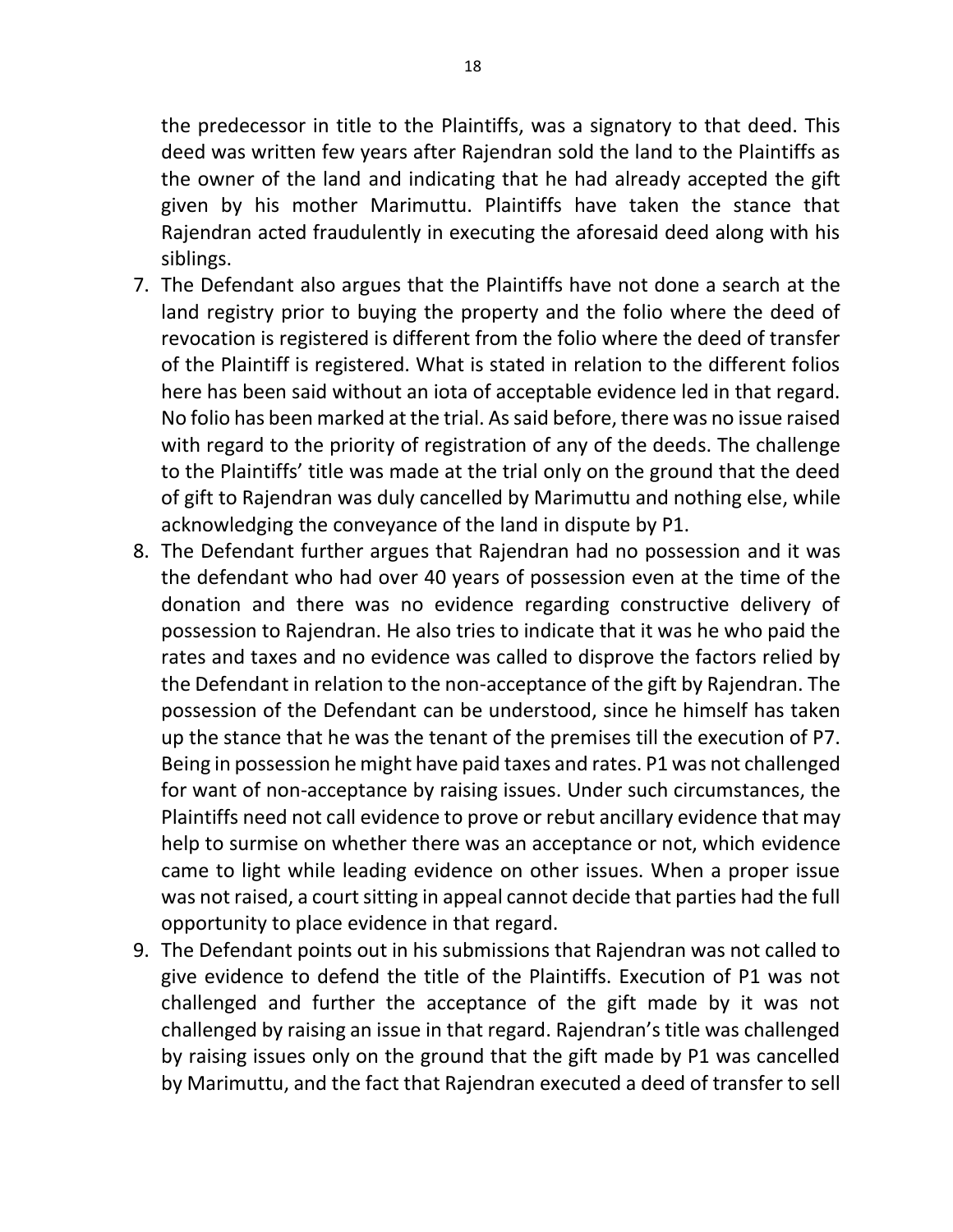the property to the Plaintiffs was also not in dispute. Plaintiffs' title was challenged on the ground that Rajendran did not have title to sell the land due to the cancellation. As such, Rajendran is not a necessary witness to prove the plaintiffs' case. On the other hand, even if he was called, he may not be a reliable witness, since he in one hand acted as the owner and sold the property to the Plaintiffs and later on the other hand, gifted it to one of his siblings indicating that he did not accept the gift made to him; Since he cannot vouch for the correctness of both acts, he may have to be untruthful with regard to one of his actions. Thus, the court has to look at the sequence of his acts. First, he had acted as the owner of the property by selling it and asking the tenant to pay the rent to the new owner which tacitly indicate that he by that time had accepted the gift made to him. Otherwise, he cannot consider himself as the owner. Only after some years from executing P2, he changed his stance and joined with his siblings to execute another deed of gift to another sibling. Once he accepted the gift which is a contract, he cannot renounce it, especially after he sold the subject matter relying on the contract he once entered.

As per the grounds elaborated above, questions of law are answered as follows;

Questions of law allowed by this Court:

1. In the absence of any acceptance on the face of the Deed of Gift No. 16102 marked P1, did the High Court fall into error in concluding that there was tacit acceptance by the donee Rajendran in all the circumstances of this case?

2. Did the High Court err in failing to take in to consideration the evidence relating to prescriptive possession on the part of the Petitioner from 3/6/1971?

Answers:

- 1. Learned High Court Judges erred in considering matters that fell outside the scope of the appeal. However, it does not make the final conclusion of the Learned High Court Judges erroneous since P1 was not validly revoked. Further, there were certain grounds that indicated tacit acceptance of the gift by the donee of P1 but acceptance of the gift was not a matter to be considered in appeal since it was not put in issue in the original court.
- 2. No. Since the Defendant was the tenant, no sufficient evidence to establish prescriptive possession of the Defendant was available to be considered.